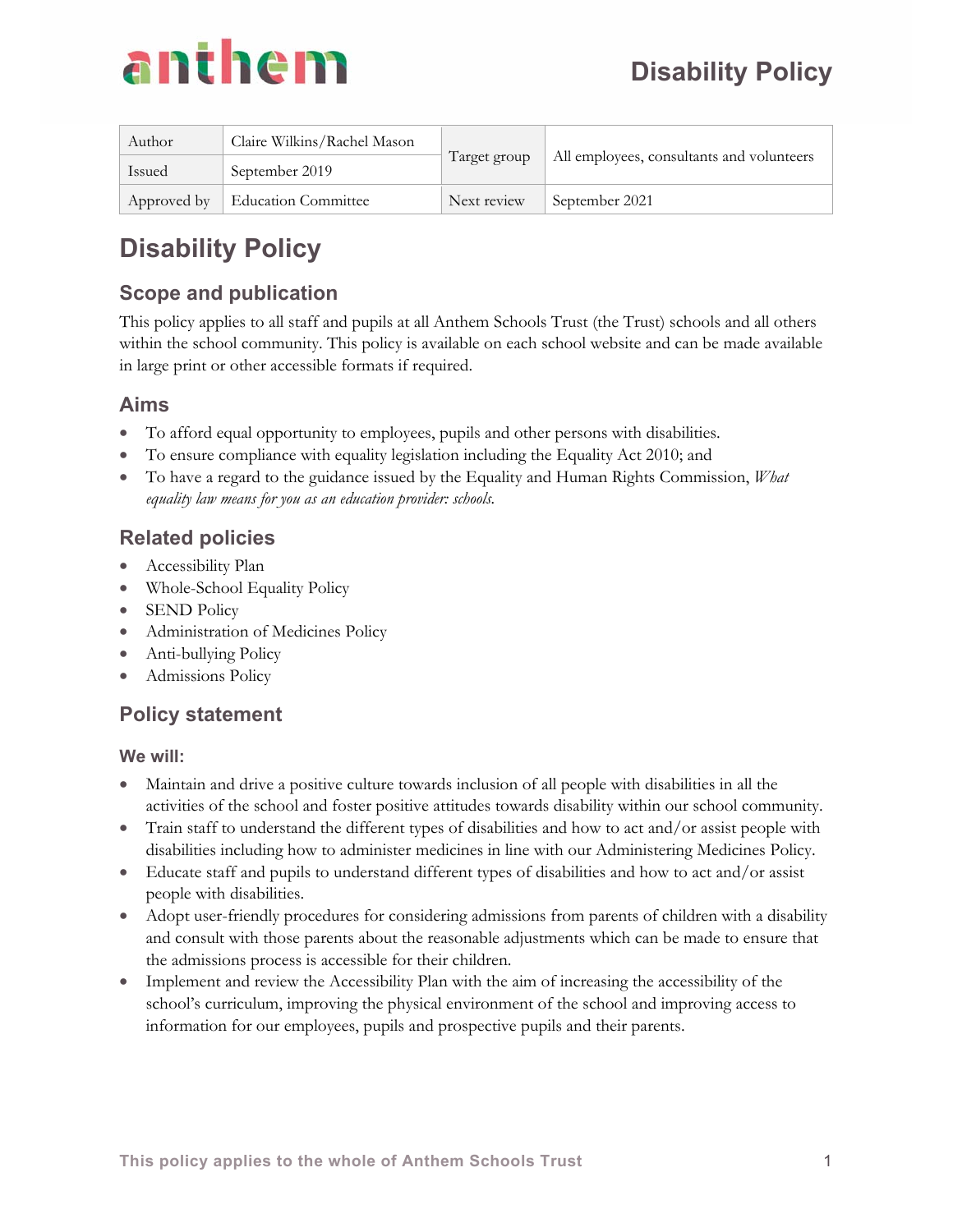## anthem

### **Definition of disability**

A person has a disability (a person who has the protected characteristic of disability) if they have a physical and/or mental impairment which has 'a substantial and long-term adverse effect on their ability to carry out normal day-to-day activities'.

#### **Further details**

- 'Long-term' means an impairment that is likely to last for the rest of the person's life or has lasted at least 12 months or where the total period for which it lasts is likely to be at least 12 months. If the person no longer has the condition but it is likely to recur or if the person no longer has the condition, they will be considered to be a person with a disability.
- There is no need for a person to have a medically diagnosed cause for their impairment; what matters is the effect of the impairment not the cause.

#### **Physical disabilities**

These can be grouped into physical and/or sensory needs and includes conditions that affect the body such as arthritis or epilepsy and hearing or sight impairment (unless this is correctable by glasses or contact lenses), as well as HIV infection, cancer. Physical disability also includes severe disfigurement, such as scarring, even if it has no physical impact.

#### **Emotional and mental health disabilities**

These can be grouped into communication and interaction, cognition and learning or social, emotional and mental health conditions. Conditions such as dyslexia and autism, learning difficulties resulting from Down's syndrome or mental health conditions such as depression and schizophrenia are therefore covered by this terminology.

#### **Disability does not include**

- hay fever sufferers
- a person with anti-social tendencies such as paedophilia
- a person who has a behavioural difficulty, for a reason other than a disability, for example, arising from social or domestic circumstances
- a person who is addicted to nicotine, alcohol and other non-prescribed substances unless the addiction was originally the result of administration of medically prescribed drugs or other medical treatment.

### **SEND Code of Practice 2014**

The SEND Code of Practice (2014) recommends a 'graduated response' to identifying and removing barriers to learning in order to put effective education provision in place. Using the cycle of plan, do, review and assess teachers will adapt provision to cater for all levels of learning.

**Universal interventions** will be promoted widely as this involves high quality teaching for all, with differentiation in response to pupil need.

**Targeted support:** some pupils will be selected to participate in small group interventions in order to 'close the gap' with their peers.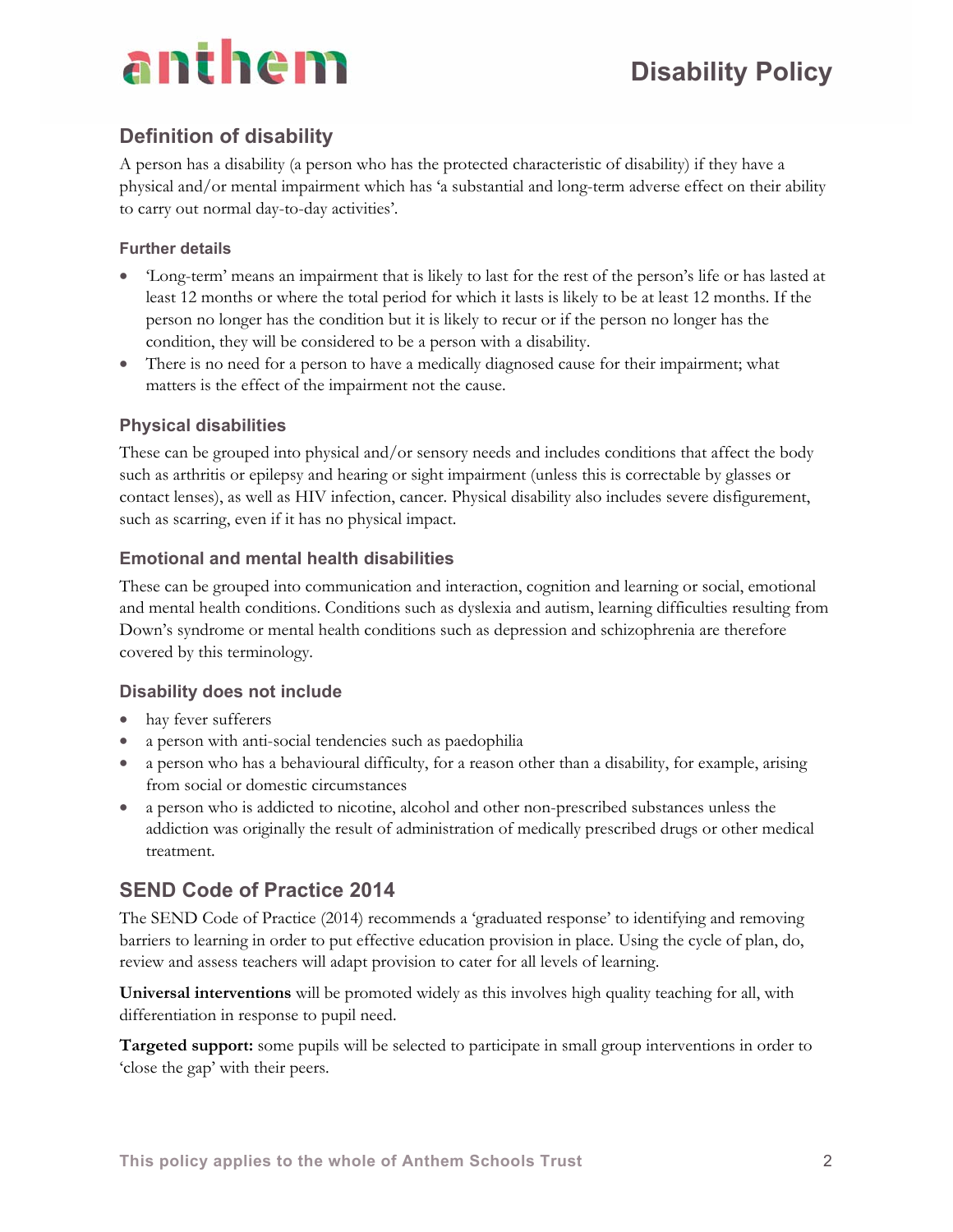# anthem

**Specialist support** requiring input from external professionals will be organised for the minority of pupils with specific or exceptional needs.

The SENCo involves parents in discussions at all stages, from identification of a SEND need, to the development of individual support plans and requests and review of Education and Health Care plans. The school will work with parents to apply to the local authority if there are pupils with exceptional needs that require a very high level of additional support.

### **Discrimination**

We will not knowingly discriminate against a person with a disability:

- in the arrangements for determining admission or employment procedures
- in the terms on which a pupil place or staff position at the school or Trust is offered
- by refusing or deliberately omitting to accept an application for admission or employment
- in the provision of education and associated services
- in the way the Trust affords access to any benefit, service or facility offered or provided by the Trust or our schools
- by excluding or dismissing a person on the grounds of his or her disability
- by harassing a person with a disability
- by victimising a person with a disability
- by failing to take steps to ensure that people with a disability are not placed at a substantial disadvantage in comparison with people without a disability.

#### **Admission procedure for pupils**

#### **Admission procedure**

Our schools are open to applications from any prospective pupil with a disability. Our schools will treat every application from a prospective pupil with disability in a fair, and open-minded way.

#### **Informing the school**

The registration or admission form will enable the parents to give details of their child's disability. The school will, if appropriate, request from the parents or the previous school full details in the form of medical reports, educational psychologist reports and any other report which assesses the potential pupil's disability so that the school can made an assessment of the reasonable adjustments that would be needed in order to provide adequately for the child's physical and educational needs.

#### **Education and associated services**

The Trust has an ongoing duty to make Reasonable Adjustments in respect of the education and associated services provided. This is a broad expression that covers all aspects of school life. The range of activities that are covered by the expression include:

- the curriculum
- classroom organisation and timetabling
- access to school facilities
- school sports
- school meals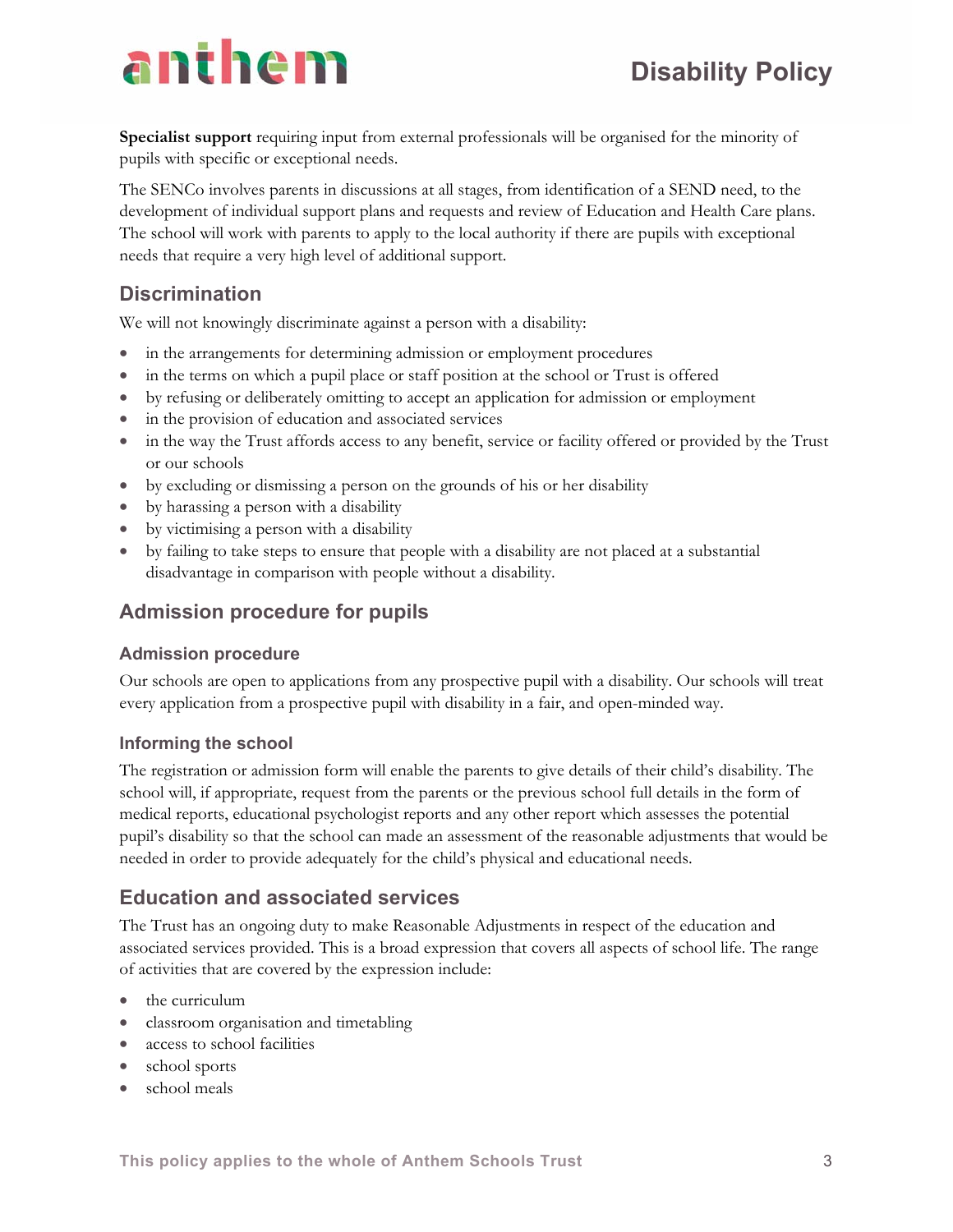## **Disability Policy**

# anthem

- school policies
- breaks and lunchtimes
- $\bullet$  the serving of school meals
- assessment and examination arrangements
- school discipline and sanctions
- exclusion procedures
- school clubs, educational visits and other activities
- preparation of pupils for the next phase of education
- recruitment and selection of staff.

## **Recruitment and selection procedures**

The Trust and our schools are open to applications from any prospective person with a disability. We will treat every application from a prospective candidate with disability in a fair, and open-minded way.

## **Reasonable Adjustments for persons with a disability**

We are committed to making reasonable adjustments to allow pupils and adults with disabilities to access the educational provision, related services or workforce.

We shall inform the pupil and parents or any adult with a disability of the Reasonable Adjustment(s) that we are legally required to make for them, which may typically include:

- making arrangement for a pupil or adult in a wheelchair to attend an interview in an accessible ground floor room
- allowing extra time for a pupil or adult with dyslexia to complete an entrance exam or written documents
- providing examination papers in larger print for a pupil with a visual impairment
- rearranging the timetable to allow a pupil or adult to attend a class or event in an accessible part of the building
- arranging a variety of accessible sports activities.

We are not legally required to make physical alterations such as the provision of a stair-lift or new ground floor facilities, such as a new library.

## **Accessibility plans**

Each of our schools have prepared an Accessibility Plan which is available on their school website, and on request, to all parents and staff.

The Accessibility Plan includes consideration of how the school proposes to:

- Increase the extent to which pupils with a disability can participate in the school's curriculum or adults with a disability may be included in the workforce.
- Improve the physical environment of the school for the purpose of increasing the extent to which pupils or adults with a disability are able to take advantage of education and benefits, facilities or services provided or offered by the school.
- Improve the delivery to pupils and adults with a disability of information which is readily accessible to pupils and adults who do not.